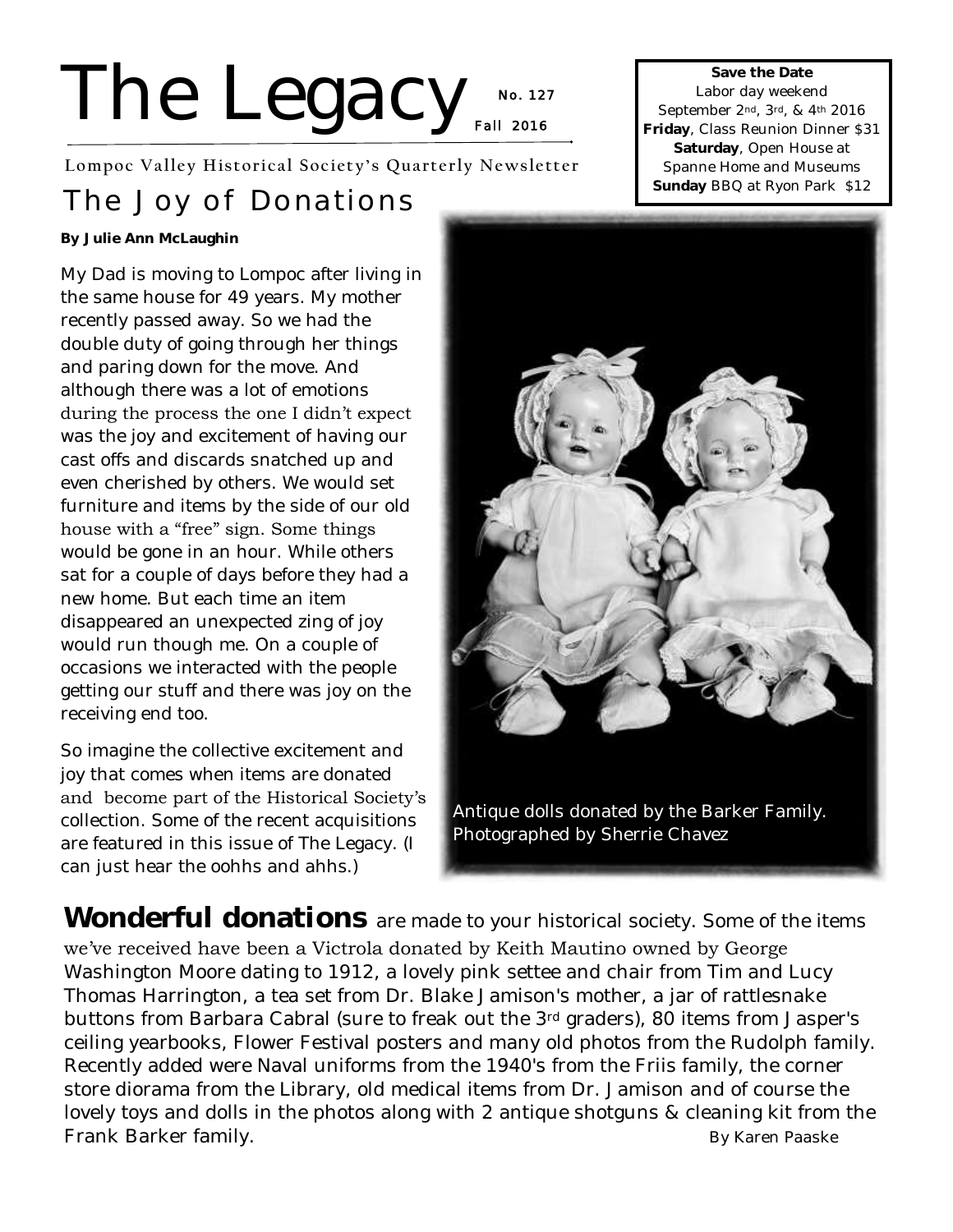



**Vintage Toys also from the Frank Barker Family. Photos showing the details of these treasures were shot and provided by Sherrie Chavez. Sherrie has just completed a photo catalog of the Spanne House's vast inventory and furnishings for insurance purposes.**

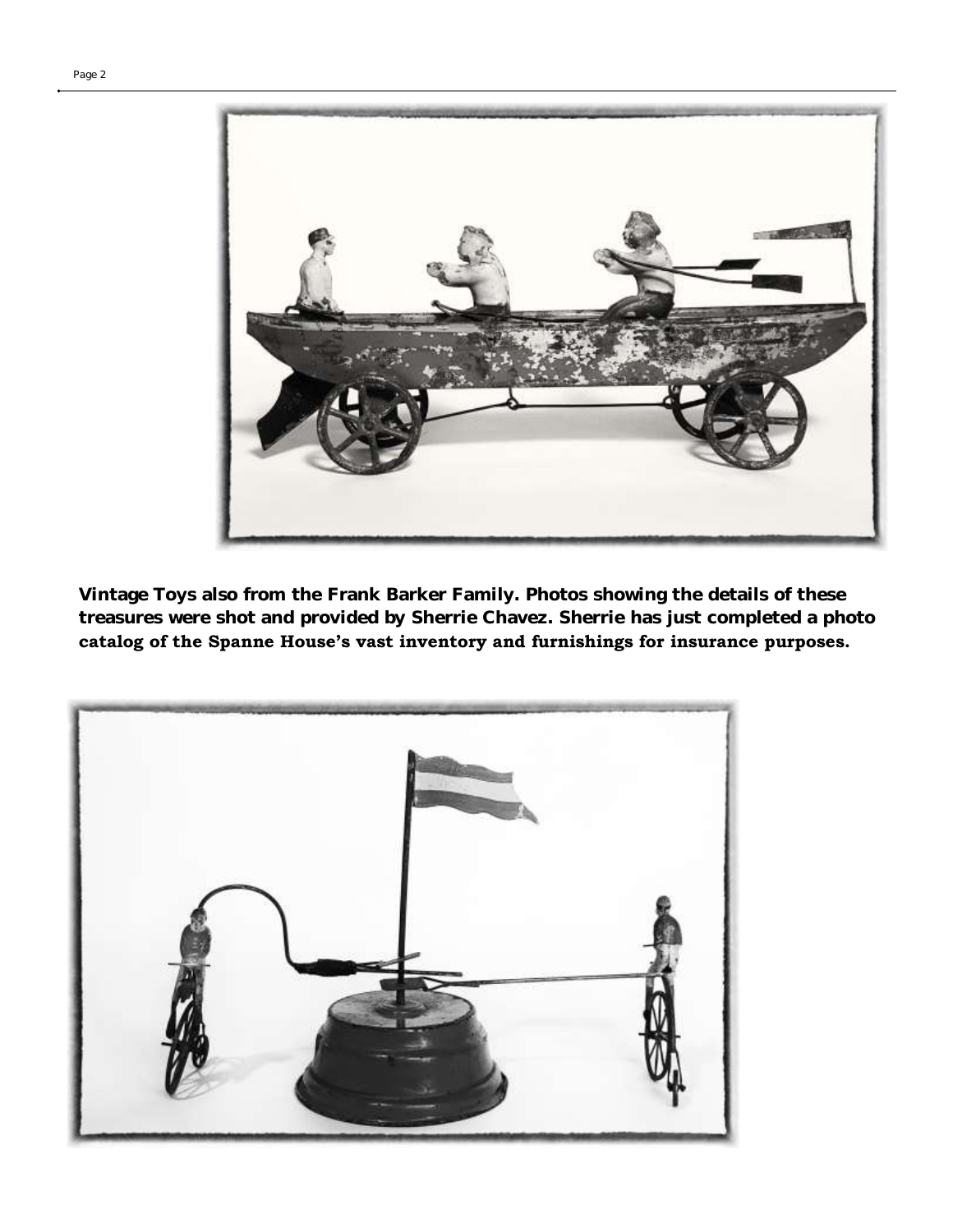**N o. 127** 

Page 3

Lompoc Journal Sept 15, 1916

### **24,000 Bags Yield Of Season's Mustard**

With a mustard crop far in excess of that of last year, and the largest in several years, and with exceptionally high prices paid for the yield, Lompoc Valley farmers who were fortunate enough to plant their fields to mustard last spring are patting themselves on the back and gazing with fond eyes upon the figures of their bank balances. Twenty-seven thousand bags is a conservative estimate of the amount of this grain shipped from Lompoc this season. High prices have been steadily maintained. As much as nine cents a pound has been paid by San Francisco buyers but very little went at this price and 7 1/4 cents is a fair average for the crop. Some of the mustard was contracted for early, in the season as low as 4 1/2 cents. The reason for the exceptionally large yeld is the price paid last year. Farmers saw their opportunity to make money while the war lasted and European shipments were cut off and took advantage of it.

**This is an old postcard**, "Phelps Family Clamming. Kelly, Judy, Penny. "The Day of the Great Low Tide at Pismo Beach"



The beach was apparently closed to clamming for many seasons leading up to this day when it was opened. That's Kelly in the hat and Judy & Penny on the far left and right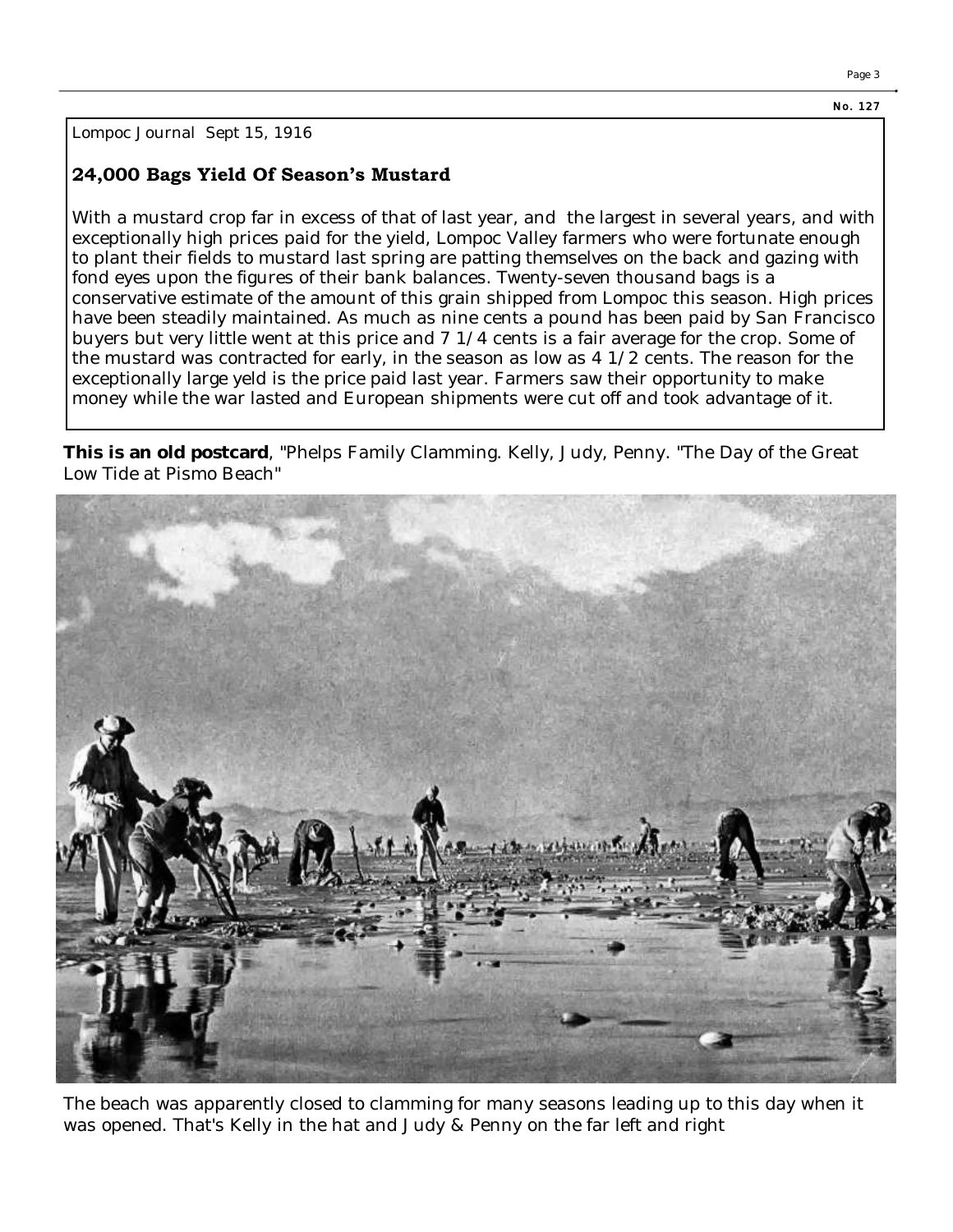## **The Balaam Mine**

**By Author G. Balaam**

**Excerpts from a letter dated Decemer 13, 1938 Part one of two Parts**



(*This is letter was in response to what apparently was a request from Johns-Manville for the history of the Balaam Brothers mining of celite in the Lompoc Valley. A.G. Balaam begins with an account of his family's arrival to the "colony" and early farming of "pink beans" before getting to as he put it the "mining operations".)*

Now getting down to the mining operations of this mine, my father had always looked upon your mine and your deposit as "The Old White Hills", which in his opinion, was not worth the taxes he was called on to pay. As I grew up, and went through school, I had taken up a course in mineralogy and geology, and thru my reading on these subjects, had discovered that infusorial earth, or kieselguhr was mined from the beds of the lakes of Germany and was taken thru a flotation process and put upon the market as insulating for heat.

In the latter part of the year, my first wife's father and other people about us, had discovered that by taking small blocks of this infusorial earth and wrapping wire about it, leaving enough wire extended for a handle that the material could be dropped into kerosene and it would absorb enough kerosene almost instantly so that it could be used for the purpose of lighting fires. This practice became quite common among the people of our immediate locality. Seeing the usefulness of the material for this purpose, my wife's father, (John Bradley) made up a goodly number of these fire lighters and started north to sell them to people who cared to use them. He sold a goodly number and a gentleman in Salinas, I do not recall his name, took one of these fire lighters to San Francisco where it came into the hands of Captain William Barrow, who at that time was grinding and using magnesite, mixed with tulle fibre, for the insulation of steam pipes and boiler coverings. Captain Barrow tested this material, obtained this fire lighter, and found that it would take the place of magnesite, was easier ground, and had as much resistance to heat, or more than magnesite.

Captain Barrow first wrote me a letter inquiring in regard to the quantity of the material, and as to whether or not it could be obtained in sufficient quantities for his use. This letter was immediately answered, and upon receiving this answer Captain Barrow came down to Lompoc to interview me in regard to mining and furnishing him infusorial earth for his purposes .



*June 17, 1909*  Balaam Home on West Pine *Balaam Home on West Pine Taken*  June 17, 1909 Taken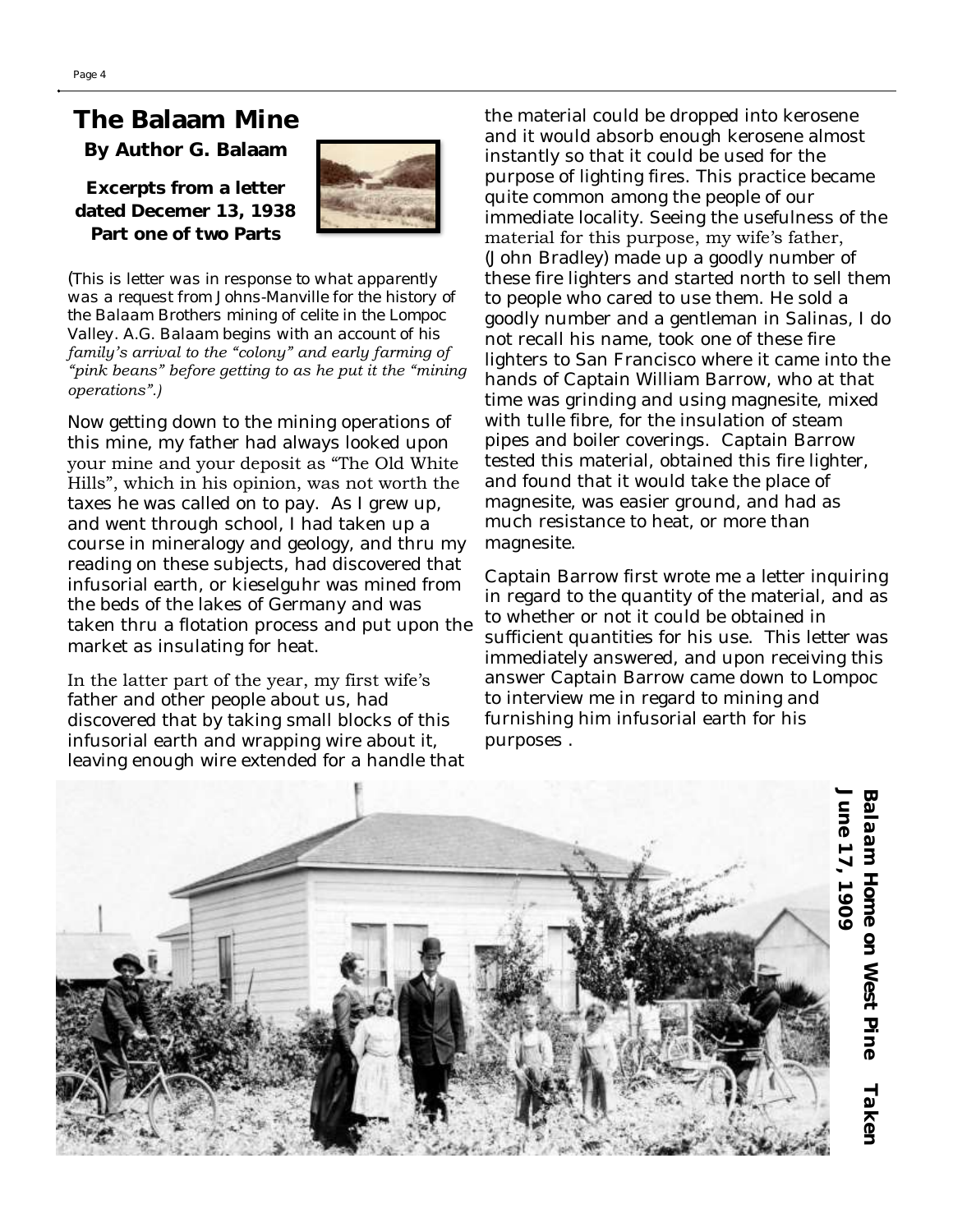Upon his visit, in February 1893, my brother John F. Balaam and myself, entered into an agreement with Captain Barrow to furnish him during that year, 1500 tons (in the raw) sacked and delivered to the shipping point at the price of \$7.00 per ton. This contract was based upon the condition that Captain Barrow should be furnished a carload of this raw material for the purpose of a test, and I, with my own hands, dug from a bluff at that time about forty feet high and situated about 150 or 200 feet south of your present brick warehouse or "Ten Hill" as you now designate it. This material was dug out of the bank at that point and it was very wet. However, we sacked it up immediately and on May 12, 1893 shipped it to San Francisco and upon its arrival there, Captain Barrow placed it on a rack of some kind and soon dried it out to a consistency where he could grind it with his grinder. This he did, and with the combination of this infusorial earth and the tulle fibre which he gathered from the sloughs of the San Joaquin river, he made a mix which in his opinion was better than the magnesite and tulle fibre mix he had been using. He then notified us that the material was very acceptable, and we could go on with our contract with him.

Of course my brother and I were green-horns in the mining of infusorial earth, but previously had had some experience in hard rock mining and knew the effects of different grades of powder and what might be expected by explosion of each. We knew we had to rely on the mining of this material, by blasting and throwing down the material from the bluff in as large chunks as possible, and doing the same without the necessity of shattering the material to any extent. Our method was to put men to work on these large chunks and with shaper tools and wedges, break the larger chunks into smaller chunks which might be hauled into the drying yard and have the water dried from the material in as short a time as possible. This we realized was the only method and means by which we could possibly hope to have the material bleached out and put in condition where it would not contain such an amount of moisture that the material would be useless and could not be ground by the mill.

We selected, the location for mining above named, from the fact that there was a tall perpendicular bluff, and the lamina of the material had an angle so that by putting our blasts back behind the bluff eight or ten feet, it would break loose and lift the material, at that point, and dump it off over the edge of the bluff. This method was chosen from the fact that the slope of the seams of the material were down from the location of the blast and thus aided materially in permitting the large chunks blasted loose from the mass, to drop to the bottom of the perpendicular bluff. **Continued in the next issue of The Legacy No. 128**



**Queen For A Day July 24th, 2016**  Yesterday we crowned my 97 year old grandma, Mary Cabral (Silva) the unofficial "Big Queen" for the 2016 Lompoc Portuguese Festa! The crowns have been in my family for over 100 years. My greatgrandma, Maria R. Silva (Olivera) kept and cared for them

prior to handing them over to my grandma to take care of. Every year my grandma had the crowns ready for the queens to wear in the celebration. My grandma was always a side maid and never a queen, until this year!

20 something years ago I was the "Big Queen" with Corinne Ford (Satterfield) and Christina Alvarez (Hain) by my side. I wore that same cape & crown. Some years before that they were worn by Lori Morss (Mendez). It was fun to pass on the crown to someone who has kept our heritage alive, someone who is first generation born in America and so proud to be a Portuguese-American. My son Mason & I were happy to be in her court! #LongLiveQueenMary ~Tawnee Armenta (Cabral)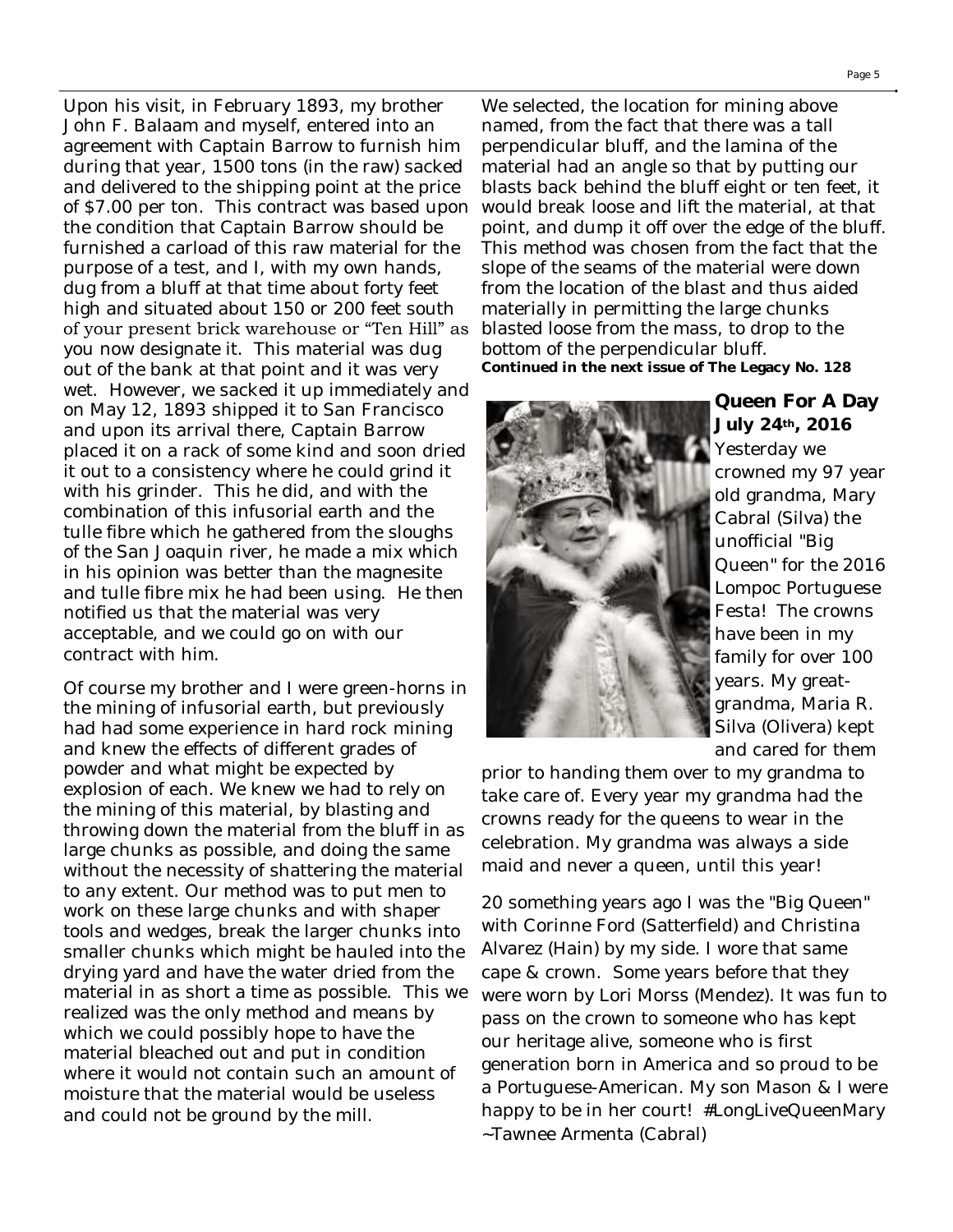## **Ronald Kenneth Fairbanks 1944-2016**

LVHS Member, Ron Fairbanks died expectantly April 30th, 2016. Ron was born June 9, 1944 in Lompoc, California to Kenneth Clyde Fairbanks and Mary Emily Dettamanti Fairbanks, farmerranchers here in the Lompoc Valley.

Ron and his wife of 51 years, Bonnie Alice (Hurlbut) raised two children, Dean and Devin. They take their grandkids on some of their many traveling excursions.

He enlisted and served in the Navy during the Vietnam conflict which is when he first learned to scuba dive becoming a lifelong pursuit.

What began in the Navy developed into careers in construction, plumbing, heating and even solar power. He started Ocean Sports, became a well known scuba instructor. Built the boats he used in his chartering business. In 1996 he earned his US Coast Guards Captains license, there by officially becoming "Captain Ron".

Ron belonged to many organizations over his lifetime including the 4-H Club, Boy Scouts, the Shrine club, Grange as well as the Masonic and Elks lodges. He and Bonnie have been Life Members (a gift from his parents) the whole family have been staunch supporters of our organization. He will be missed.

**Oldest living Lompoc High School Graduates:** Class of **1933**, **Lawrence Archer** is the only survivor of that Class and living in an assisted facility in Medford, OR, but is in pretty good health at about 101.

Then **Lucy Pensa**, of the **1934** Class is the only survivor there, second oldest graduate: Lucy married Mario Raffetto, and is doing quite well in Idaho at age 100, and is near her daughter Connie Cook.

In **1935** Class, **Margaret Canfield** and **Jean McArthur** are doing quite well at age 99. Jean is in Gold River near her daughter Dr. Bonnie Drumwright. She married Al Bodine of the Class of 1932. Margaret married Lloyd Kalin, also of the Class of 1932. She is doing quite well in her Buellton home.

**1936 Barbara Rhodes**, **Maida Tolman**  and **Senta Tognetti** survive. Barbara is in the Meridian care facility. Her first husband, Ed Salzman, Class of 1937, died in WWII, and she married again to Tom Linn. Maida is still in Lompoc. She married Bill Ratcliff, who was a Lompoc Postmaster. Senta lives in Santa Barbara; married James Foulon. and I had a visit from her niece recently who told me she's doing fair.

#### **Oldest cont. page 7**

**May, June, July 2016 Memorials & Membership** Members that have passed away **MB Dale Staggs John Poloni Betty Ruffer Barbara Wilson Geraldine Young Ron Fairbanks** Total Number of Members: 438 Memorial Contribution in Honor of **Ron Fairbanks Pat Hamlin Domenic Signorelli**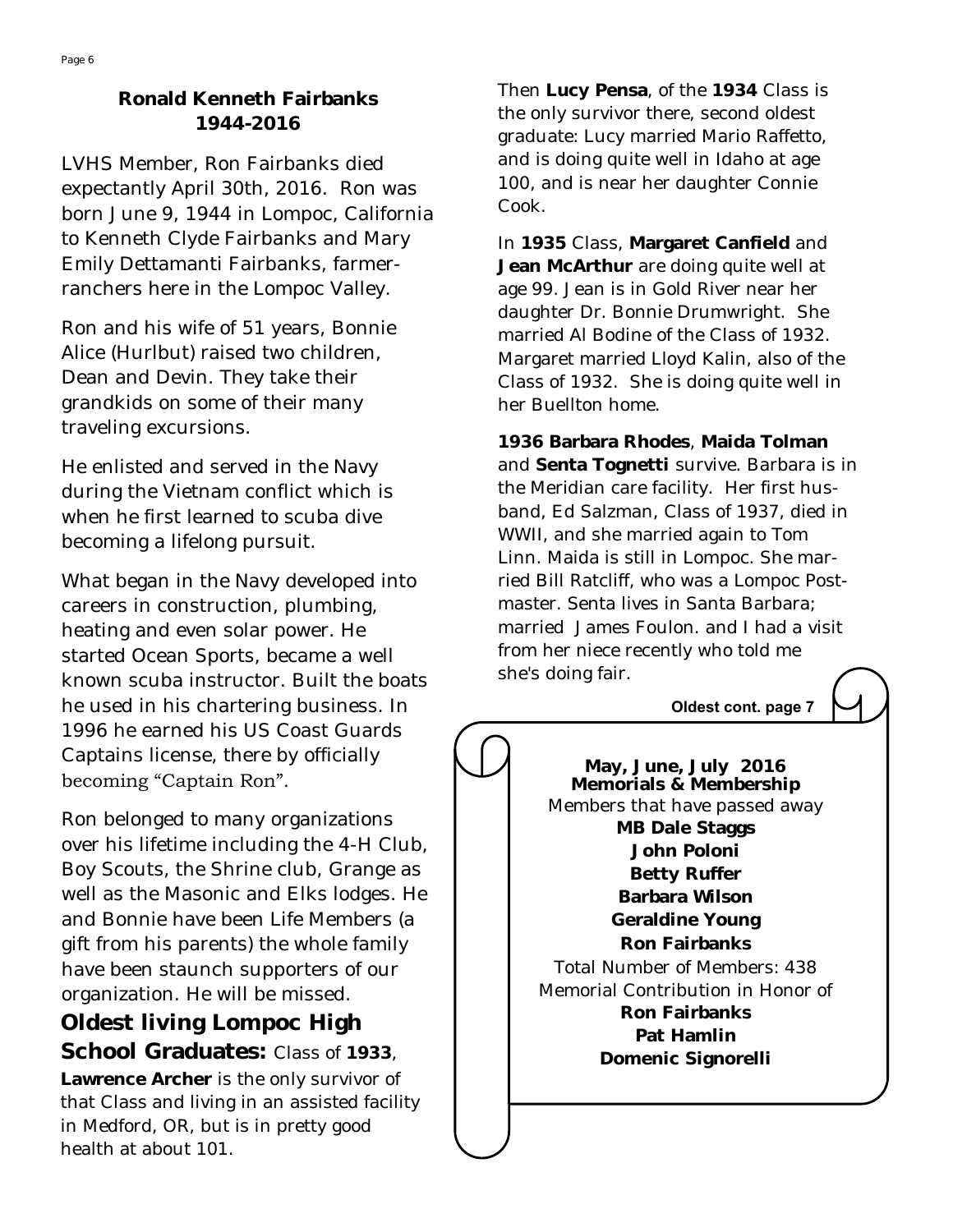# **Karen's Chronicles**

The yard looks like a hunt for buried treasure! Yes, the french drains are progressing with thanks to Rodney Eckert, Duane Schulyer, Bob Manfrina, Jesse Jones, Harvey Wynne and others.

Hope you will all come to the Elk's September

2 for the celebration of Lompoc High with special recognition of the 50 year class, 1966, who had a reunion mid August.

The Model T had a mechanical issue, so didn't

get into the Flower Festival parade. Thanks to Joe Avila and Brian Donelson, she runs beautiful and was on exhibit at Old Town Market.

The reference room often gets asked for information. Recently a man asked about a Sloan home on north H as his father, Joseph Gemignani, now almost 100, lived in the basement and worked there in the 30's. He remembered little Jimmy Sloan. Well, Jim Sloan remembered him and had photos of Joe to share with the family which were emailed.

Last week, Ron Hooker asked about a classmate who was killed in Korea in 1950. Seems he couldn't find any information about him through the Korean Memorial or on any lists. But Myra knew, and Justin Crowell was a ward of Clyde Crowell and his legal name was Cpl. Homer L. Sisk, Jr. Now we are trying to figure out how to prove that Justin and Homer are the same person so that his name can be put on memorials. Justin is listed in the 1940 census and photos of him in the 1947 yearbook. His mother lived with the Crowells in 1930 when he was born, so he probably lived here all during his youth. If you have any information please let us know.

The fabulous display of wedding dresses will be on exhibit during the open house August 27 and September 3. Be sure to see it, as it will be coming down for Christmas decorations!



*The yard readied for the new drains*

#### **Oldest cont. from page 6**

**1937** I find two - **Mary Silva** who married Pete Cabral and **Lucille Schuyler Harman**, who lives in Stockton.

**1938** I haven't researched well -- but **Dorothy Briggs**, **Wilson Burrill** and **Geraldine Lewellyn** are doing okay.

In my class of **1939**, **Yaeko Iwamoto**, **Velma Kolding** and **Myra Huyck**, all age 95, are ok. If anyone knows of others in these classes who I've missed, please let us know - [mm21@impulse.net](mailto:mm21@impulse.net) **By Myra Manfrina**

### **From the Treasurer's Desk….**

 **Jeannette Wynne**

August has arrived! For those of you who are members on an annual basis, I will be mailing out membership renewal notices later this month. As you know, our Fiscal Year runs from Sept. 1 to Aug. 31 the following year, so your dues will be due on September 1st of this year. There is always an addressed envelope enclosed for your convenient and timely reply.

If anyone would like to make a special donation to our ongoing renovation projects or a memorial donation in honor of a loved one or friend, your donations are fully deductible according to our Federal 501 (C)(3) status as a Charitable organization.

All mail for the Society should be sent to P.O. Box 88, Lompoc, CA 93438. If you have any questions, please email me: cybernana@verizon.net or call 737-1170.